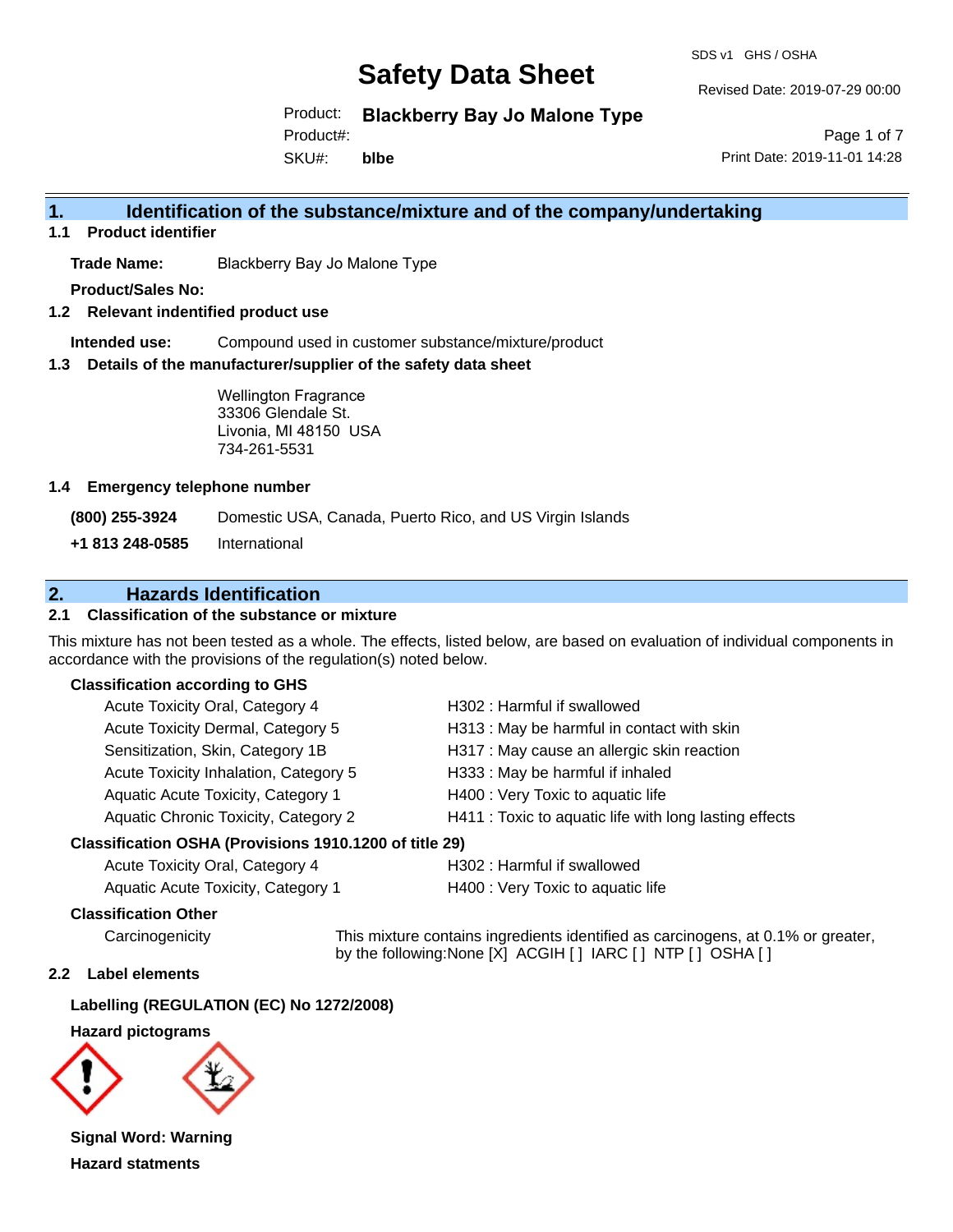#### SDS v1 GHS / OSHA

# **Safety Data Sheet**

Revised Date: 2019-07-29 00:00

Product: **Blackberry Bay Jo Malone Type**

SKU#: Product#: **blbe**

Page 2 of 7 Print Date: 2019-11-01 14:28

| H302                            | Harmful if swallowed                                                                     |
|---------------------------------|------------------------------------------------------------------------------------------|
| H313                            | May be harmful in contact with skin                                                      |
| H317                            | May cause an allergic skin reaction                                                      |
| H333                            | May be harmful if inhaled                                                                |
| H400                            | Very Toxic to aquatic life                                                               |
| H411                            | Toxic to aquatic life with long lasting effects                                          |
| <b>Precautionary Statements</b> |                                                                                          |
| <b>Prevention:</b>              |                                                                                          |
| P <sub>264</sub>                | Wash hands thoroughly after handling                                                     |
| P <sub>270</sub>                | Do not eat, drink or smoke when using this product                                       |
| P <sub>272</sub>                | Contaminated work clothing should not be allowed out of the workplace                    |
| P273                            | Avoid release to the environment                                                         |
| <b>Response:</b>                |                                                                                          |
| $P301 + P312 + P330$            | IF SWALLOWED: Call a POISON CENTER or doctor/physician if you feel unwell Rinse<br>mouth |
| $P302 + P352$                   | IF ON SKIN: Wash with soap and water                                                     |
| $P304 + P312$                   | IF INHALED: Call a POISON CENTER or doctor/physician if you feel unwell                  |
| $P333 + P313$                   | If skin irritation or a rash occurs: Get medical advice/attention                        |
| P363                            | Wash contaminated clothing before reuse                                                  |
| P391                            | <b>Collect Spillage</b>                                                                  |
|                                 |                                                                                          |

#### **2.3 Other Hazards**

**no data available**

# **3. Composition/Information on Ingredients**

### **3.1 Mixtures**

This product is a complex mixture of ingredients, which contains among others the following substance(s), presenting a health or environmental hazard within the meaning of the UN Globally Harmonized System of Classification and Labeling of Chemicals (GHS):

| CAS#<br>Ingredient     | EC#                                            | Conc.<br>Range | <b>GHS Classification</b>           |
|------------------------|------------------------------------------------|----------------|-------------------------------------|
| 120-51-4               | 204-402-9                                      | $70 - 80 \%$   | H302; H313; H400; H411              |
| <b>Benzyl Benzoate</b> |                                                |                |                                     |
| 105-95-3               | 203-347-8                                      | $5 - 10 \%$    | H401                                |
| Ethylene brassylate    |                                                |                |                                     |
| 24851-98-7             | 246-495-9                                      | $5 - 10 \%$    | H402                                |
|                        | Methyldihydrojasmonate                         |                |                                     |
| 54464-57-2             | 259-174-3                                      | $5 - 10 \%$    | H315; H317; H400; H410              |
|                        | <b>Tetramethyl Acetyloctahydronaphthalenes</b> |                |                                     |
| 63500-71-0             | 405-040-6                                      | $1 - 2 \%$     | H319                                |
|                        | Isobutyl Methyl Tetrahydropyranol              |                |                                     |
| 80-54-6                | 201-289-8                                      | $1 - 2\%$      | H227; H302; H315; H317; H361; H401; |
|                        | <b>Butylphenyl Methylpropional</b>             |                | H412                                |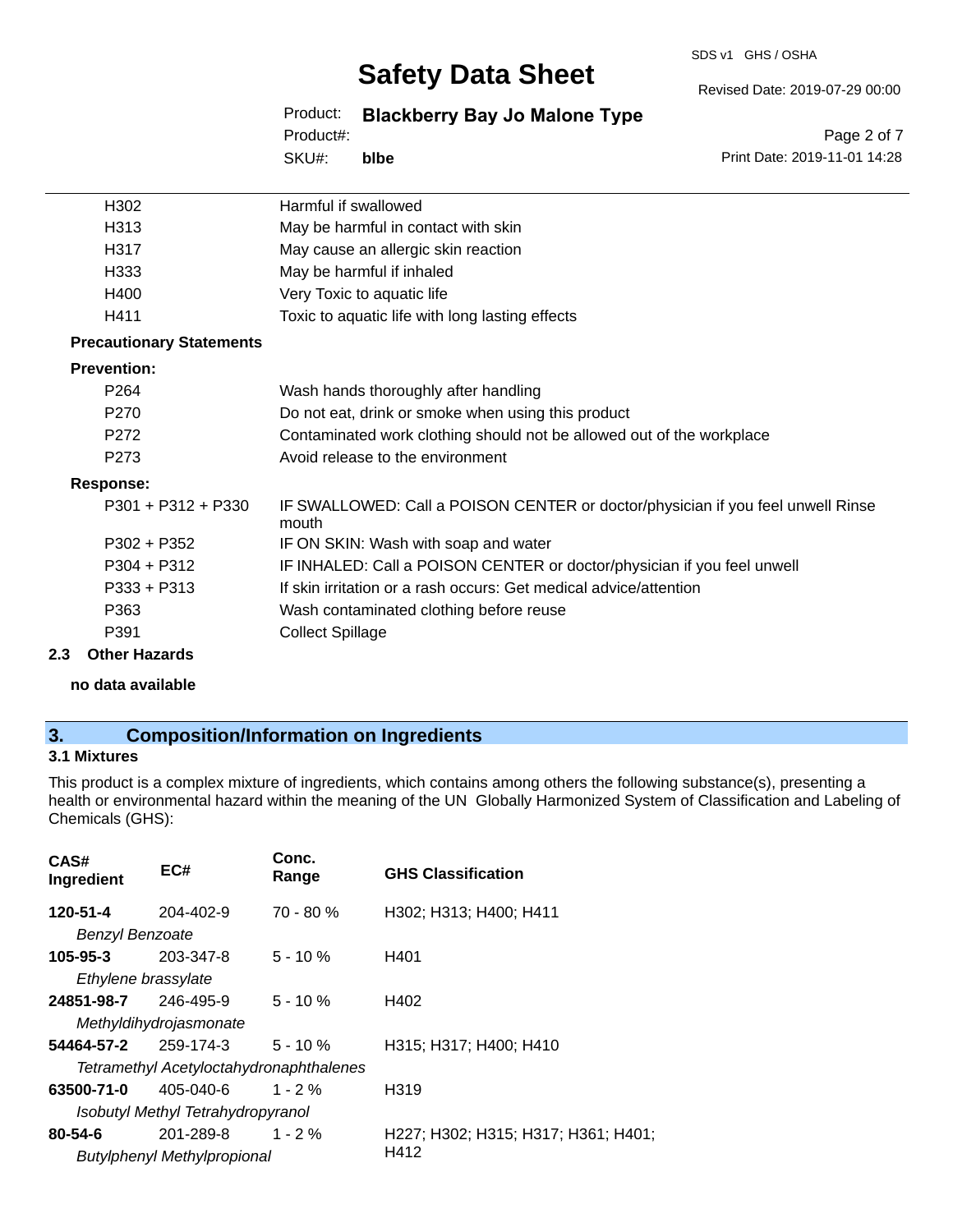SDS v1 GHS / OSHA

Revised Date: 2019-07-29 00:00

Product: **Blackberry Bay Jo Malone Type**

Product#:

SKU#: **blbe**

Page 3 of 7 Print Date: 2019-11-01 14:28

| CAS#<br>Ingredient                                   | EC#                                                                   | Conc.<br>Range | <b>GHS Classification</b>                                                                                     |
|------------------------------------------------------|-----------------------------------------------------------------------|----------------|---------------------------------------------------------------------------------------------------------------|
| 8016-96-4                                            | 282-490-8                                                             | $0.1 - 1.0 %$  | H315; H317; H319; H401; H411                                                                                  |
|                                                      | Vetiveria zizanoides root oil                                         |                |                                                                                                               |
|                                                      | See Section 16 for full text of GHS classification codes              |                |                                                                                                               |
|                                                      |                                                                       |                | See Section 16 for full text of GHS classification codes which where not shown in section 2                   |
|                                                      | Total Hydrocarbon Content (% $w/w$ ) = 0.66                           |                |                                                                                                               |
| $\overline{4}$ .<br>4.1                              | <b>First Aid Measures</b><br><b>Description of first aid measures</b> |                |                                                                                                               |
|                                                      |                                                                       |                |                                                                                                               |
| Inhalation:                                          |                                                                       |                | Remove from exposure site to fresh air and keep at rest.<br>Obtain medical advice.                            |
| <b>Eye Exposure:</b>                                 |                                                                       |                | Flush immediately with water for at least 15 minutes.<br>Contact physician if symptoms persist.               |
| <b>Skin Exposure:</b>                                |                                                                       |                | Remove contaminated clothes. Wash thoroughly with water (and soap).<br>Contact physician if symptoms persist. |
| Ingestion:                                           |                                                                       |                | Rinse mouth with water and obtain medical advice.                                                             |
|                                                      |                                                                       |                | 4.2 Most important symptoms and effects, both acute and delayed                                               |
| <b>Symptoms:</b>                                     |                                                                       |                | no data available                                                                                             |
| <b>Risks:</b>                                        |                                                                       |                | Refer to Section 2.2 "Hazard Statements"                                                                      |
| 4.3                                                  |                                                                       |                | Indication of any immediate medical attention and special treatment needed                                    |
| <b>Treatment:</b>                                    |                                                                       |                | Refer to Section 2.2 "Response"                                                                               |
| 5.                                                   | <b>Fire-Fighting measures</b>                                         |                |                                                                                                               |
| 5.1                                                  | <b>Extinguishing media</b>                                            |                |                                                                                                               |
| Suitable:                                            |                                                                       |                | Carbon dioxide (CO2), Dry chemical, Foam                                                                      |
| <b>Unsuitable</b>                                    |                                                                       |                | Do not use a direct water jet on burning material                                                             |
|                                                      | 5.2 Special hazards arising from the substance or mixture             |                |                                                                                                               |
| During fire fighting:<br>5.3 Advice for firefighters |                                                                       |                | Water may be ineffective                                                                                      |
| <b>Further information:</b>                          |                                                                       |                | Standard procedure for chemical fires                                                                         |

# **6. Accidental Release Measures**

**6.1 Personal precautions, protective equipment and emergency procedures**

Avoid inhalation and contact with skin and eyes. A self-contained breathing apparatus is recommended in case of a major spill.

#### **6.2 Environmental precautions**

Keep away from drains, soil, and surface and groundwater.

### **6.3 Methods and materials for containment and cleaning up**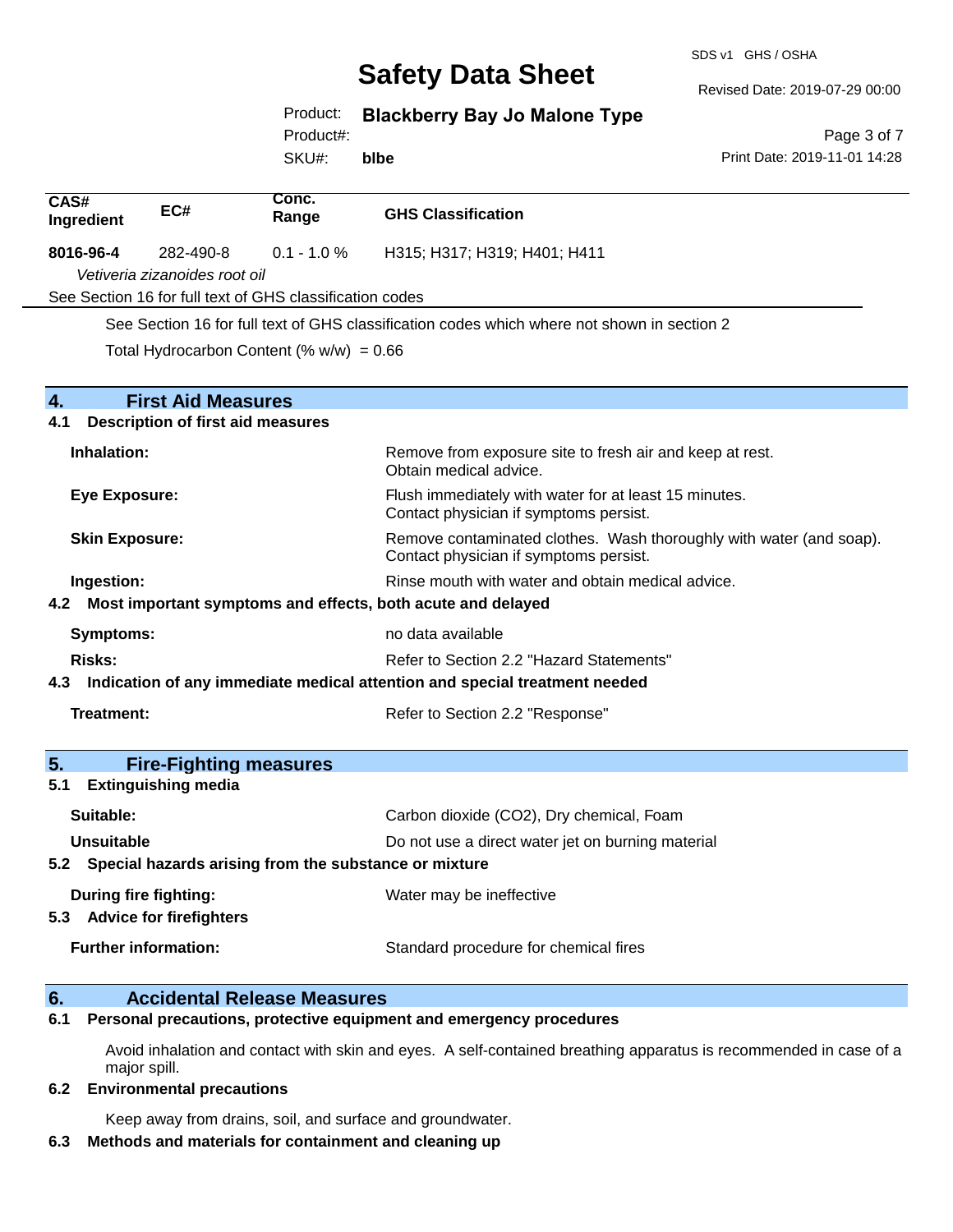#### Revised Date: 2019-07-29 00:00

### Product: **Blackberry Bay Jo Malone Type**

Product#:

SKU#: **blbe**

Page 4 of 7 Print Date: 2019-11-01 14:28

Clean up spillage promptly. Remove ignition sources. Provide adequate ventilation. Avoid excessive inhalation of vapors. Gross spillages should be contained by use of sand or inert powder and disposed of according to the local regulations.

#### **6.4 Reference to other sections**

Not Applicable

# **7.** Handling and Storage<br> **7.1** Precautions for safe handling

#### **Precautions for safe handling**

Apply according to good manufacturing and industrial hygiene practices with proper ventilation. Do not drink, eat or smoke while handling. Respect good personal hygiene.

#### **7.2 Conditions for safe storage, including any incompatibilities**

Store in a cool, dry and ventilated area away from heat sources and protected from light in tightly closed original container. Avoid uncoated metal container. Keep air contact to a minimum.

#### **7.3 Specific end uses**

No information available

#### **8. Exposure Controls/Personal Protection**

#### **8.1 Control parameters**

| <b>Exposure Limits:</b>                               | Contains no substances with occupational exposure limit values.                                                                          |
|-------------------------------------------------------|------------------------------------------------------------------------------------------------------------------------------------------|
| <b>Engineering Controls:</b>                          | Use local exhaust as needed.                                                                                                             |
| 8.2 Exposure controls - Personal protective equipment |                                                                                                                                          |
| Eye protection:                                       | Tightly sealed goggles, face shield, or safety glasses with brow guards and side shields, etc.<br>as may be appropriate for the exposure |
| <b>Respiratory protection:</b>                        | Avoid excessive inhalation of concentrated vapors. Apply local ventilation where appropriate.                                            |
| <b>Skin protection:</b>                               | Avoid Skin contact. Use chemically resistant gloves as needed.                                                                           |

#### **9. Physical and Chemical Properties**

### **9.1 Information on basic physical and chemical properties**

| Appearance:                  | Liquid                          |
|------------------------------|---------------------------------|
| Odor:                        | Conforms to Standard            |
| Color:                       | Colorless to Yellow Tint (G0-1) |
| <b>Viscosity:</b>            | Liquid                          |
| <b>Freezing Point:</b>       | Not determined                  |
| <b>Boiling Point:</b>        | Not determined                  |
| <b>Melting Point:</b>        | Not determined                  |
| <b>Flashpoint (CCCFP):</b>   | >200 F (93.33 C)                |
| <b>Auto flammability:</b>    | Not determined                  |
| <b>Explosive Properties:</b> | None Expected                   |
| <b>Oxidizing properties:</b> | None Expected                   |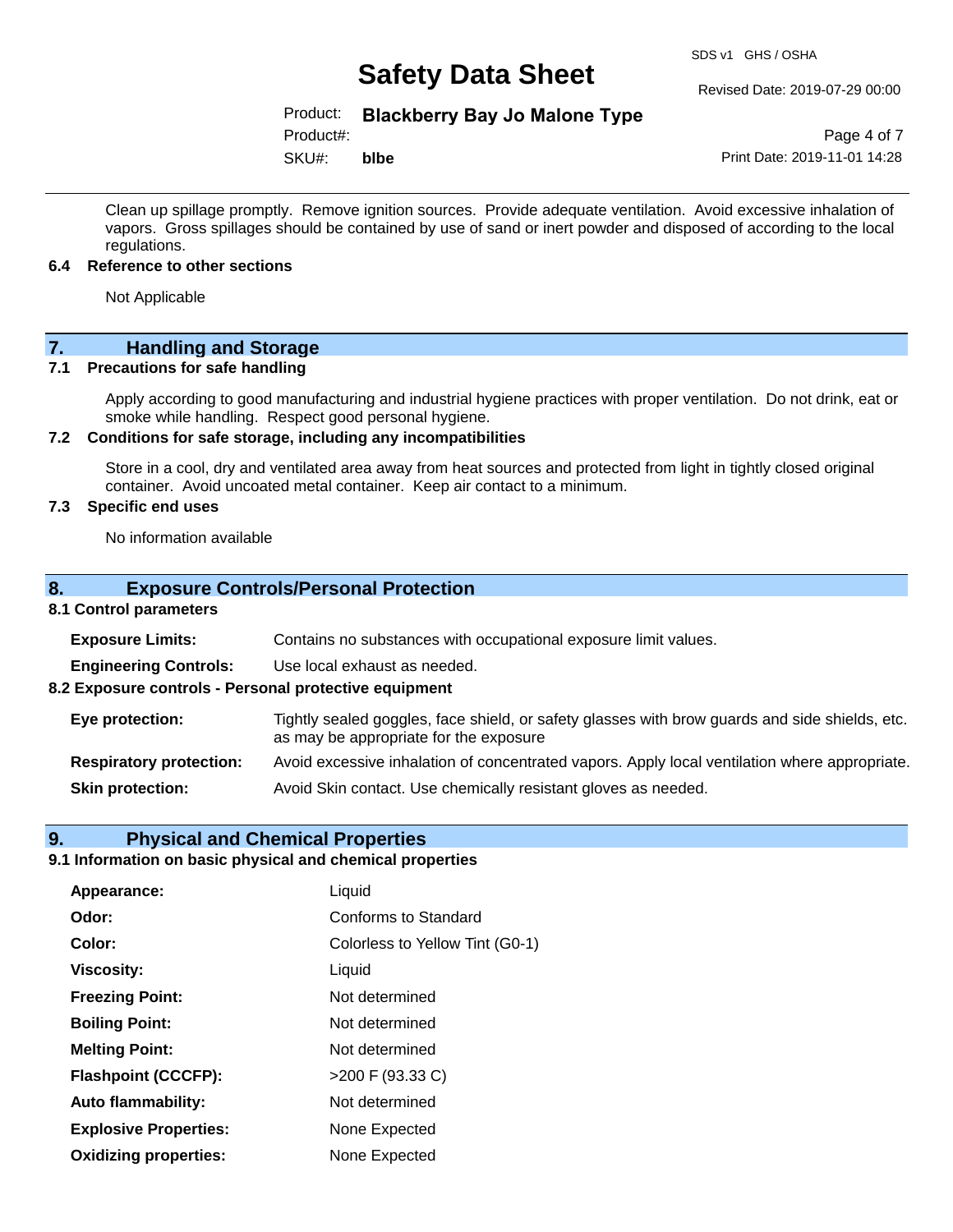#### SDS v1 GHS / OSHA

# **Safety Data Sheet**

#### Revised Date: 2019-07-29 00:00

### Product: **Blackberry Bay Jo Malone Type**

Product#:

SKU#: **blbe**

Page 5 of 7 Print Date: 2019-11-01 14:28

| Vapor Pressure (mmHg@20 C): | 0.0120 |
|-----------------------------|--------|
| %VOC:                       | 0.01   |
| Specific Gravity @ 25 C:    | 1.0830 |
| Density $@25C$ :            | 1.0800 |
| Refractive Index @ 20 C:    | 1.5440 |
| Soluble in:                 | Oil    |

# **10. Stability and Reactivity**

| 10.1 Reactivity                         | None                                               |
|-----------------------------------------|----------------------------------------------------|
| <b>10.2 Chemical stability</b>          | Stable                                             |
| 10.3 Possibility of hazardous reactions | None known                                         |
| 10.4 Conditions to avoid                | None known                                         |
| 10.5 Incompatible materials             | Strong oxidizing agents, strong acids, and alkalis |
| 10.6 Hazardous decomposition products   | None known                                         |

### **11. Toxicological Information**

#### **11.1 Toxicological Effects**

Acute Toxicity Estimates (ATEs) based on the individual Ingredient Toxicity Data utilizing the "Additivity Formula"

| Acute toxicity - Oral - (Rat) mg/kg                | (LD50: 1759.7229) Harmful if swallowed                   |
|----------------------------------------------------|----------------------------------------------------------|
| Acute toxicity - Dermal - (Rabbit) mg/kg           | (LD50: 4076.7366) May be harmful in contact with skin    |
| Acute toxicity - Inhalation - (Rat) mg/L/4hr       | (LD50: 189.7121) May be harmful if inhaled               |
| <b>Skin corrosion / irritation</b>                 | May be harmful if inhaled                                |
| Serious eye damage / irritation                    | Not classified - the classification criteria are not met |
| <b>Respiratory sensitization</b>                   | Not classified - the classification criteria are not met |
| <b>Skin sensitization</b>                          | May cause an allergic skin reaction                      |
| <b>Germ cell mutagenicity</b>                      | Not classified - the classification criteria are not met |
| Carcinogenicity                                    | Not classified - the classification criteria are not met |
| <b>Reproductive toxicity</b>                       | Not classified - the classification criteria are not met |
| Specific target organ toxicity - single exposure   | Not classified - the classification criteria are not met |
| Specific target organ toxicity - repeated exposure | Not classified - the classification criteria are not met |
| <b>Aspiration hazard</b>                           | Not classified - the classification criteria are not met |

### **12. Ecological Information**

**12.1 Toxicity**

**Acute acquatic toxicity Very Toxic to aquatic life Toxicity Data on soil no data available no data available** 

**Chronic acquatic toxicity Toxic to aquatic life with long lasting effects**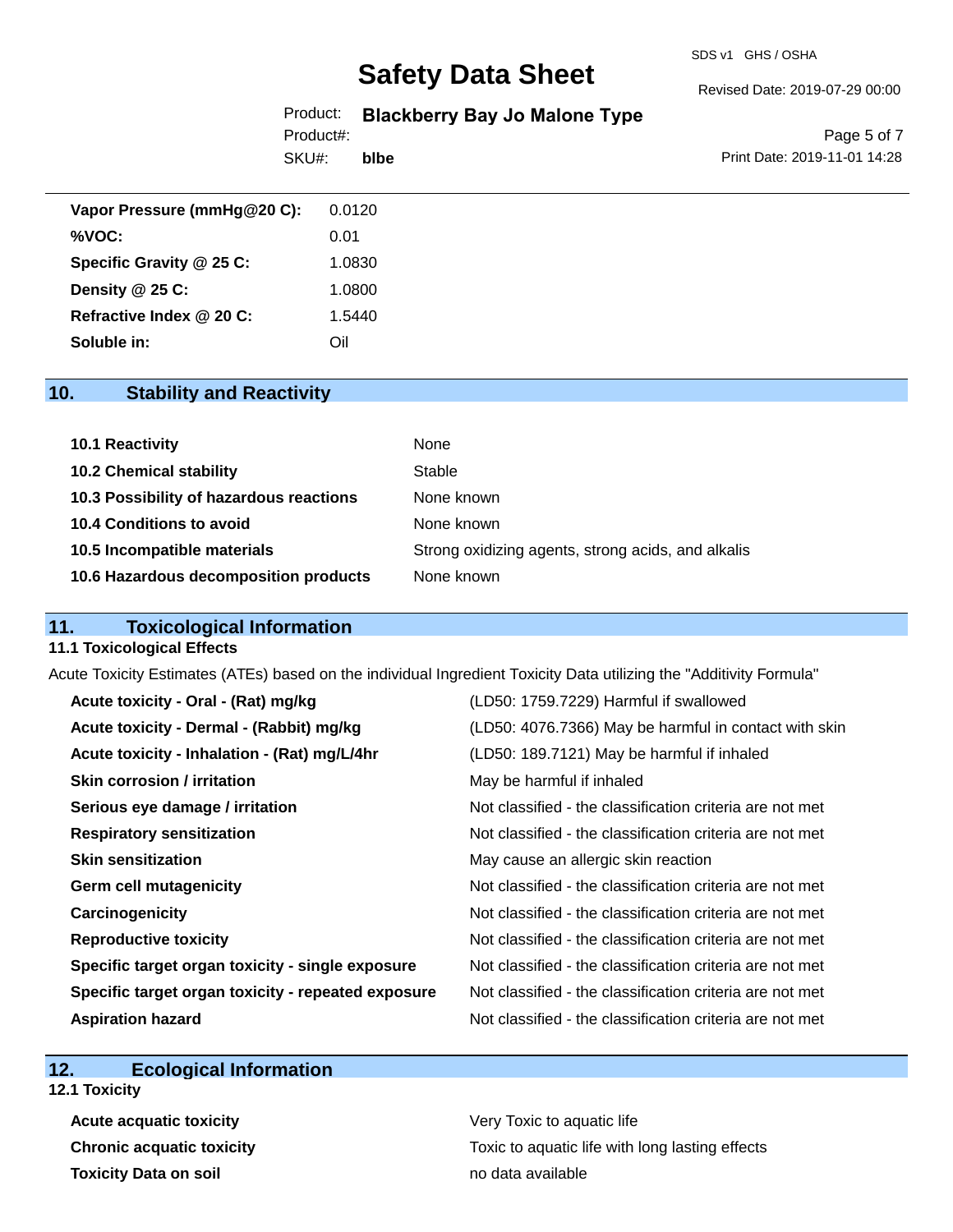SDS v1 GHS / OSHA

Revised Date: 2019-07-29 00:00

Product: **Blackberry Bay Jo Malone Type**

Product#:

SKU#: **blbe**

Page 6 of 7 Print Date: 2019-11-01 14:28

| <b>Toxicity on other organisms</b> | no data available |  |
|------------------------------------|-------------------|--|
| 12.2 Persistence and degradability | no data available |  |
| 12.3 Bioaccumulative potential     | no data available |  |
| 12.4 Mobility in soil              | no data available |  |
| 12.5 Other adverse effects         | no data available |  |
|                                    |                   |  |

#### **13. Disposal Conditions**

#### **13.1 Waste treatment methods**

Do not allow product to reach sewage systems. Dispose of in accordance with all local and national regulations. Send to a licensed waste management company.The product should not be allowed to enter drains, water courses or the soil. Do not contaminate ponds, waterways or ditches with chemical or used container.

# **14. Transport Information**

| <b>Marine Pollutant</b>                                              | Yes. Ingredient of greatest environmental impact:<br>120-51-4 : (70 - 80 %) : Benzyl Benzoate |              |                                     |                                                               |               |
|----------------------------------------------------------------------|-----------------------------------------------------------------------------------------------|--------------|-------------------------------------|---------------------------------------------------------------|---------------|
| <b>Regulator</b>                                                     |                                                                                               | <b>Class</b> | <b>Pack Group</b>                   | <b>Sub Risk</b>                                               | UN-nr.        |
| U.S. DOT (Non-Bulk)                                                  |                                                                                               |              | Not Regulated - Not Dangerous Goods |                                                               |               |
| Chemicals NOI                                                        |                                                                                               |              |                                     |                                                               |               |
| <b>ADR/RID (International Road/Rail)</b>                             |                                                                                               |              |                                     |                                                               |               |
| <b>Environmentally Hazardous</b><br>Substance, Liquid, n.o.s.        |                                                                                               | 9            | $\mathbf{III}$                      |                                                               | <b>UN3082</b> |
| <b>IATA (Air Cargo)</b>                                              |                                                                                               |              |                                     |                                                               |               |
| <b>Environmentally Hazardous</b><br>Substance, Liquid, n.o.s.        |                                                                                               | 9            | $\mathbf{III}$                      |                                                               | <b>UN3082</b> |
| <b>IMDG (Sea)</b>                                                    |                                                                                               |              |                                     |                                                               |               |
| <b>Environmentally Hazardous</b><br>Substance, Liquid, n.o.s.        |                                                                                               | 9            | Ш                                   |                                                               | <b>UN3082</b> |
|                                                                      |                                                                                               |              |                                     |                                                               |               |
| 15.<br><b>Regulatory Information</b>                                 |                                                                                               |              |                                     |                                                               |               |
| <b>U.S. Federal Regulations</b>                                      |                                                                                               |              |                                     |                                                               |               |
| <b>TSCA (Toxic Substance Control Act)</b>                            |                                                                                               |              |                                     | All components of the substance/mixture are listed or exempt  |               |
| 40 CFR(EPCRA, SARA, CERCLA and CAA)<br><b>U.S. State Regulations</b> |                                                                                               |              |                                     | This product contains NO components of concern.               |               |
| <b>California Proposition 65 Warning</b>                             |                                                                                               |              |                                     | This product contains the following components:               |               |
| 123-35-3(NF 204-622-5 $\leq$ 40 ppm                                  |                                                                                               |              | beta-Myrcene (Natural Source)       |                                                               |               |
| <b>Canadian Regulations</b>                                          |                                                                                               |              |                                     |                                                               |               |
| <b>DSL</b>                                                           |                                                                                               |              | components are NOT on the List:     | 100.00% of the components are listed or exempt. The following |               |